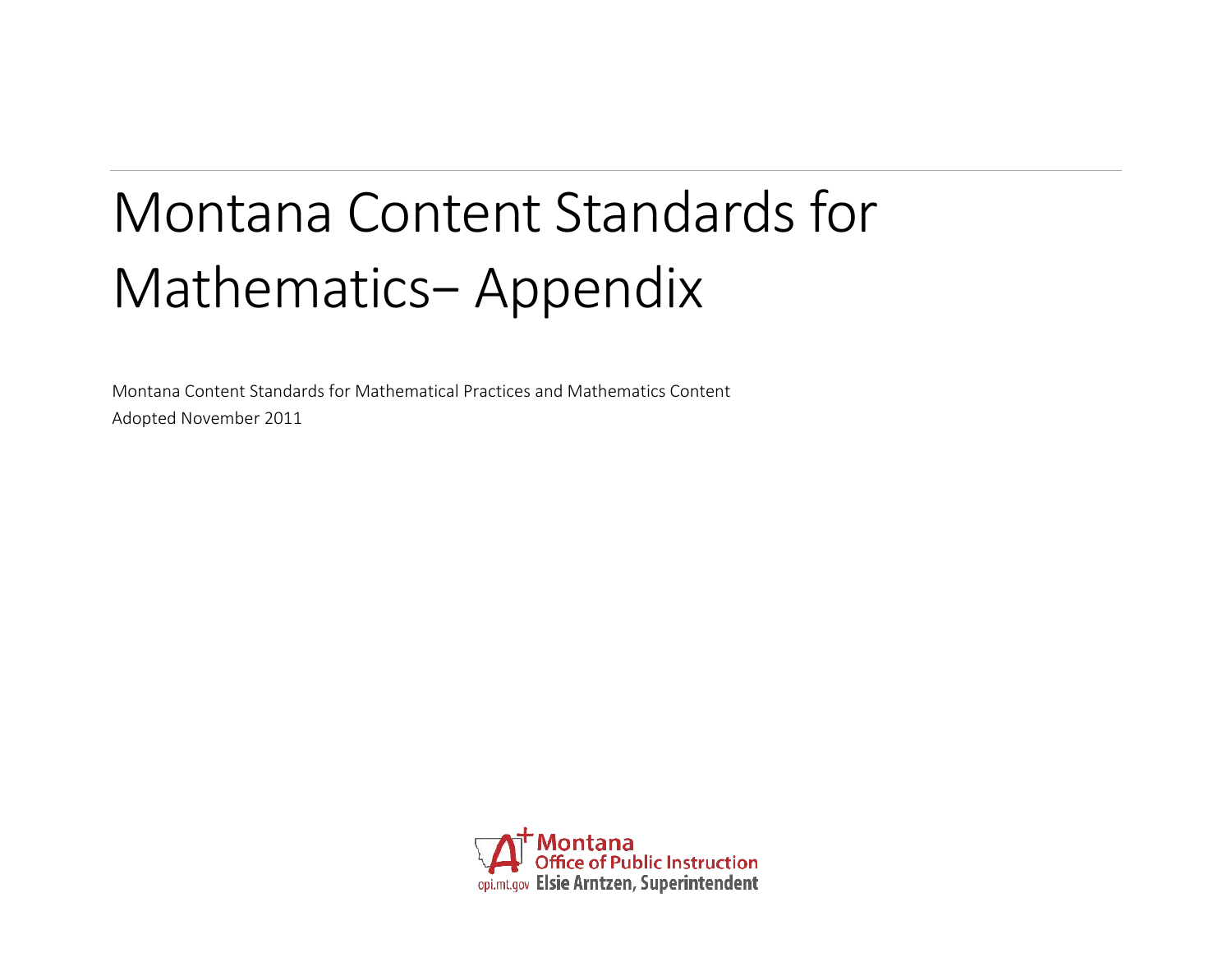(Adopted November 2011)

#### Contents

#### **Accommodation statement for publications**

The OPI is committed to providing reasonable accommodations to people with disabilities. If you need a reasonable accommodation, require an alternate format, or have questions concerning accessibility, contact the OPI ADA Coordinator, 406-444-3161*,* [opiada@mt.gov,](mailto:opiada@mt.gov) TTY 406-444-0235.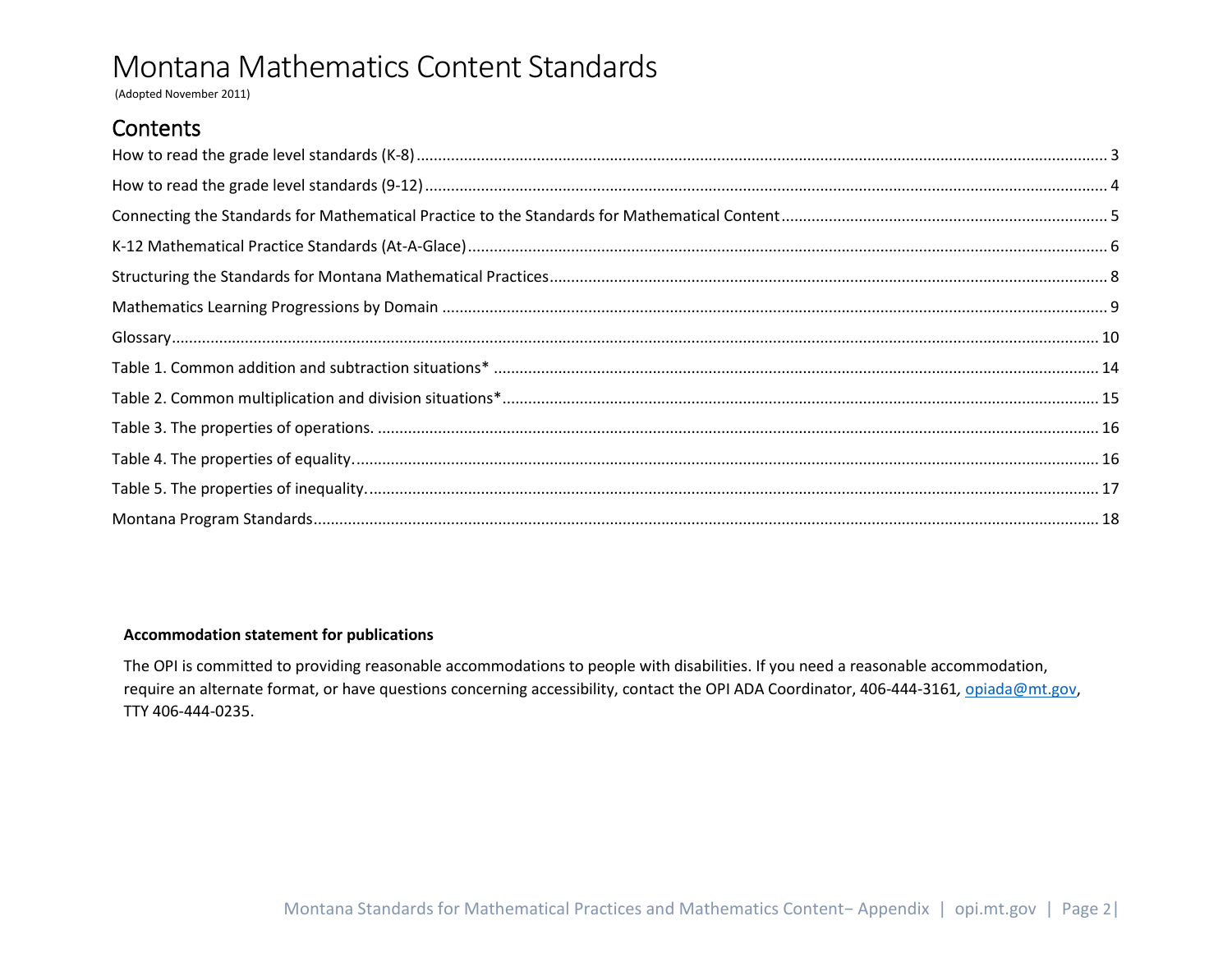(Adopted November 2011)

## <span id="page-2-0"></span>How to read the grade level standards (K-8)

**Standards** define what students should understand and be able to do.

**Clusters** summarize groups of related standards. Note that standards from different clusters may sometimes be closely related, because mathematics is a connected subject.

**Domains** are larger groups of related standards. Standards from different domains may sometimes be closely related.

**Domain** 

Number and Operations in Base Ten (NBT)

Use place value understanding and properties of operations to perform multi-digit arithmetic. [A range of algorithms may be used.]

Use place value understanding to round whole numbers to the nearest 10 or 100. (3.NBT.1)

**Cluster** 

- Standard •
- Fluently add and subtract within 1000 using strategies and algorithms based on place value, properties of operations, and/or the relationship between addition and subtraction. (3.NBT.2)
	- Multiply one-digit whole numbers by multiples of 10 in the range 10-90 (e.g., 9 × 80, 5 × 60) using strategies based on place value and properties of operations. (3.NBT.3)

**Code** is written in the following way: (Grade**.** Domain**.** Standard).

Example: (3.NBT.2) Grade 3 Standard Standard number 2 Domain: Number and Operations in Base Ten

These Standards do not dictate curriculum or teaching methods. For example, just because topic A appears before topic B in the standards for a given grade, it does not necessarily mean that topic A must be taught before topic B. A teacher might prefer to teach topic B before topic A, or might choose to highlight connections by teaching topic A and topic B at the same time. Or, a teacher might prefer to teach a topic of his or her own choosing that leads, as a byproduct, to students reaching the standards for topics A and B.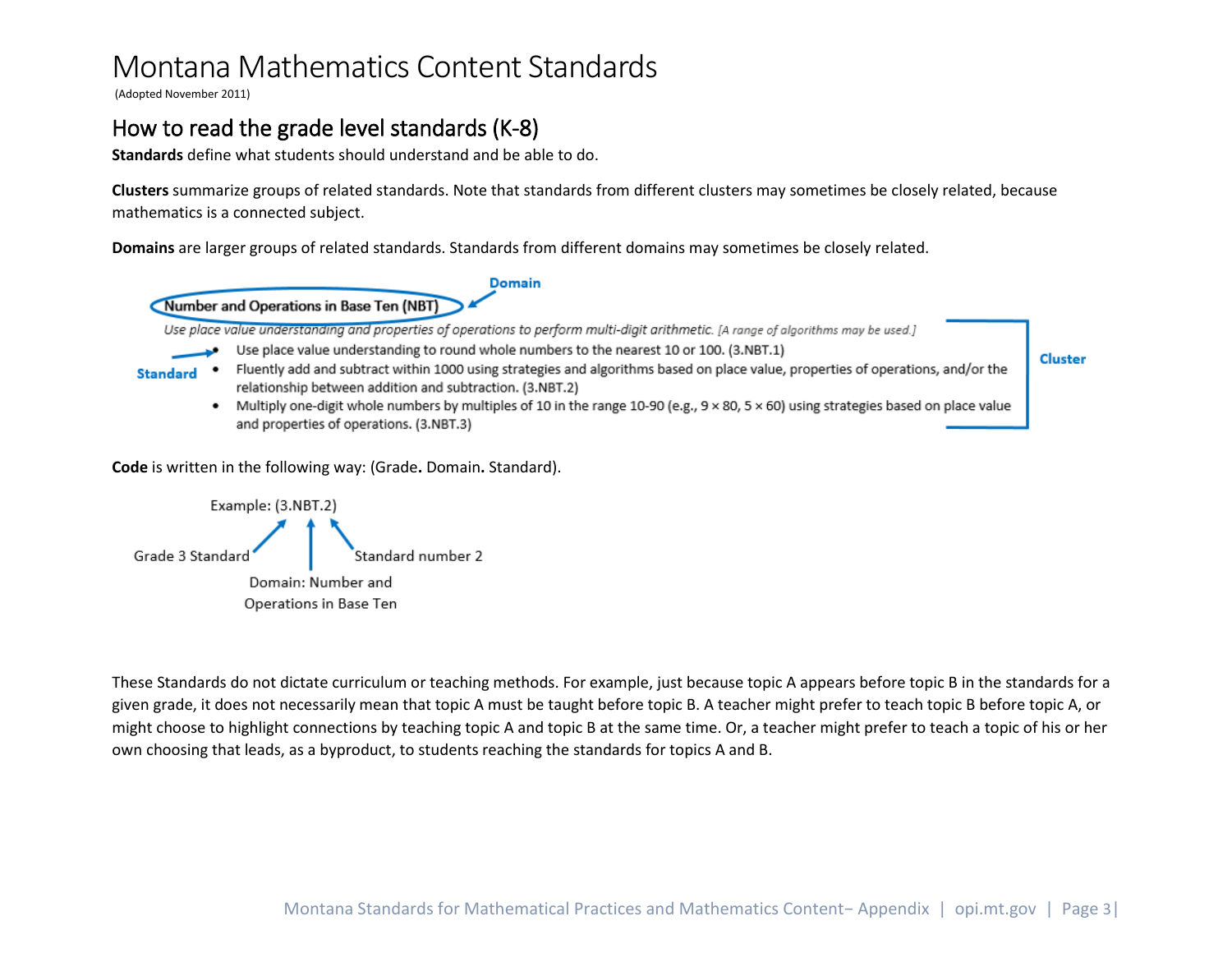(Adopted November 2011)

#### <span id="page-3-0"></span>How to read the grade level standards (9-12)

The high school standards are listed in conceptual categories, rather than by grade:

- o Number and Quantity (N)
- o Algebra (A)
- o Functions (F)
- $\circ$  Modeling ( $\star$ )
- o Geometry (G)
- o Statistics and Probability (S)

Conceptual categories portray a coherent view of high school mathematics.

• Modeling is best interpreted not as a collection of isolated topics but in relation to other standards. Making mathematical models is a Standard for Mathematical Practice, and specific modeling standards appear throughout the high school standards indicated by a star

symbol  $(\star)$ . The star symbol sometimes appears on the heading for a group of standards; in that case, it should be understood to apply to all standards in that group.

• The high school standards specify the mathematics that all students should study in order to be college and career ready. Additional mathematics that students should learn in order to take advanced courses such as calculus, advanced statistics, or discrete mathematics is indicated by (+).

#### **Conceptual Category: Algebra.**



Example: (A-SSE.2) Conceptual Category: Algebra Standard number 2 Domain: Seeing Structure in Expressions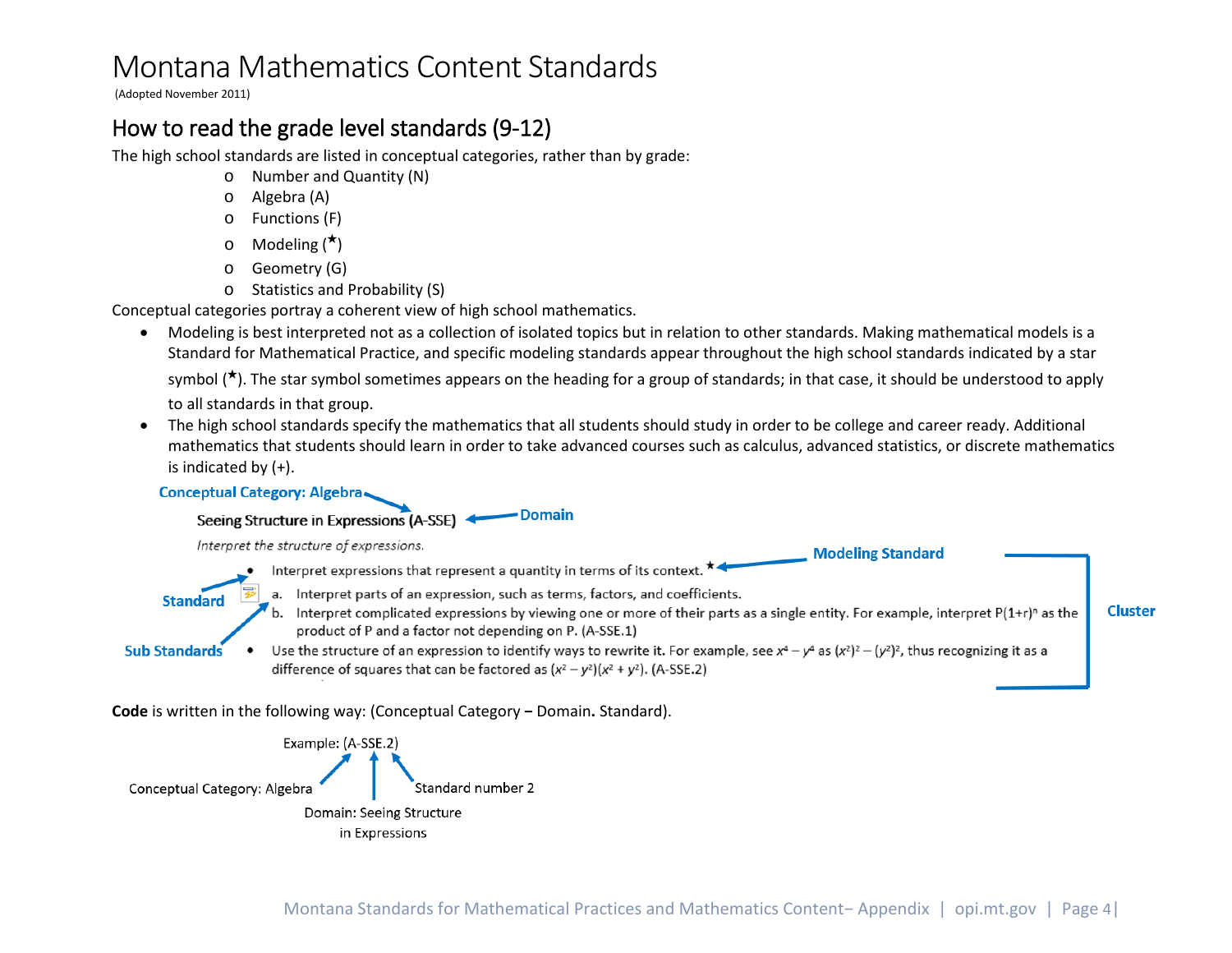(Adopted November 2011)

#### <span id="page-4-0"></span>Connecting the Standards for Mathematical Practice to the Standards for Mathematical Content

The Standards for Mathematical Practice describe ways in which developing student practitioners of the discipline of mathematics increasingly ought to engage with the subject matter as they grow in mathematical maturity and expertise throughout the elementary, middle and high school years. Designers of curricula, assessments, and professional development should all attend to the need to connect the mathematical practices to mathematical content in mathematics instruction.

The Standards for Mathematical Content are a balanced combination of procedure and understanding. Expectations that begin with the word "understand" are often especially good opportunities to connect the practices to the content. Students who lack understanding of a topic may rely on procedures too heavily. Without a flexible base from which to work, they may be less likely to consider analogous problems, represent problems coherently, justify conclusions, apply the mathematics to practical situations, use technology mindfully to work with the mathematics, explain the mathematics accurately to other students, step back for an overview, or deviate from a known procedure to find a shortcut. In short, a lack of understanding effectively prevents a student from engaging in the mathematical practices.

In this respect, those content standards which set an expectation of understanding are potential "points of intersection" between the Standards for Mathematical Content and the Standards for Mathematical Practice. These points of intersection are intended to be weighted toward central and generative concepts in the school mathematics curriculum that most merit the time, resources, innovative energies, and focus necessary to qualitatively improve the curriculum, instruction, assessment, professional development, and student achievement in mathematics.

Mathematics is a human endeavor with scientific, social, and cultural relevance. Relevant context creates an opportunity for student ownership of the study of mathematics. In Montana, the Constitution pursuant to [Article X Sect 1\(2\)](http://leg.mt.gov/bills/mca/title_0000/article_0100/part_0010/section_0010/0000-0100-0010-0010.html) and statute[s §20-1-501](http://leg.mt.gov/bills/mca/title_0200/chapter_0010/part_0050/section_0010/0200-0010-0050-0010.html) and [§20-9-309 2\(c\) MCA,](http://leg.mt.gov/bills/mca/title_0200/chapter_0090/part_0030/section_0090/0200-0090-0030-0090.html) calls for mathematics instruction that incorporates the distinct and unique cultural heritage of Montana American Indians. Cultural context and the Standards for Mathematical Practices together provide opportunities to engage students in culturally relevant learning of mathematics and create criteria to increase accuracy and authenticity of resources. Both mathematics and culture are found everywhere, therefore, the incorporation of contextually relevant mathematics allows for the application of mathematical skills and understandings that makes sense for all students.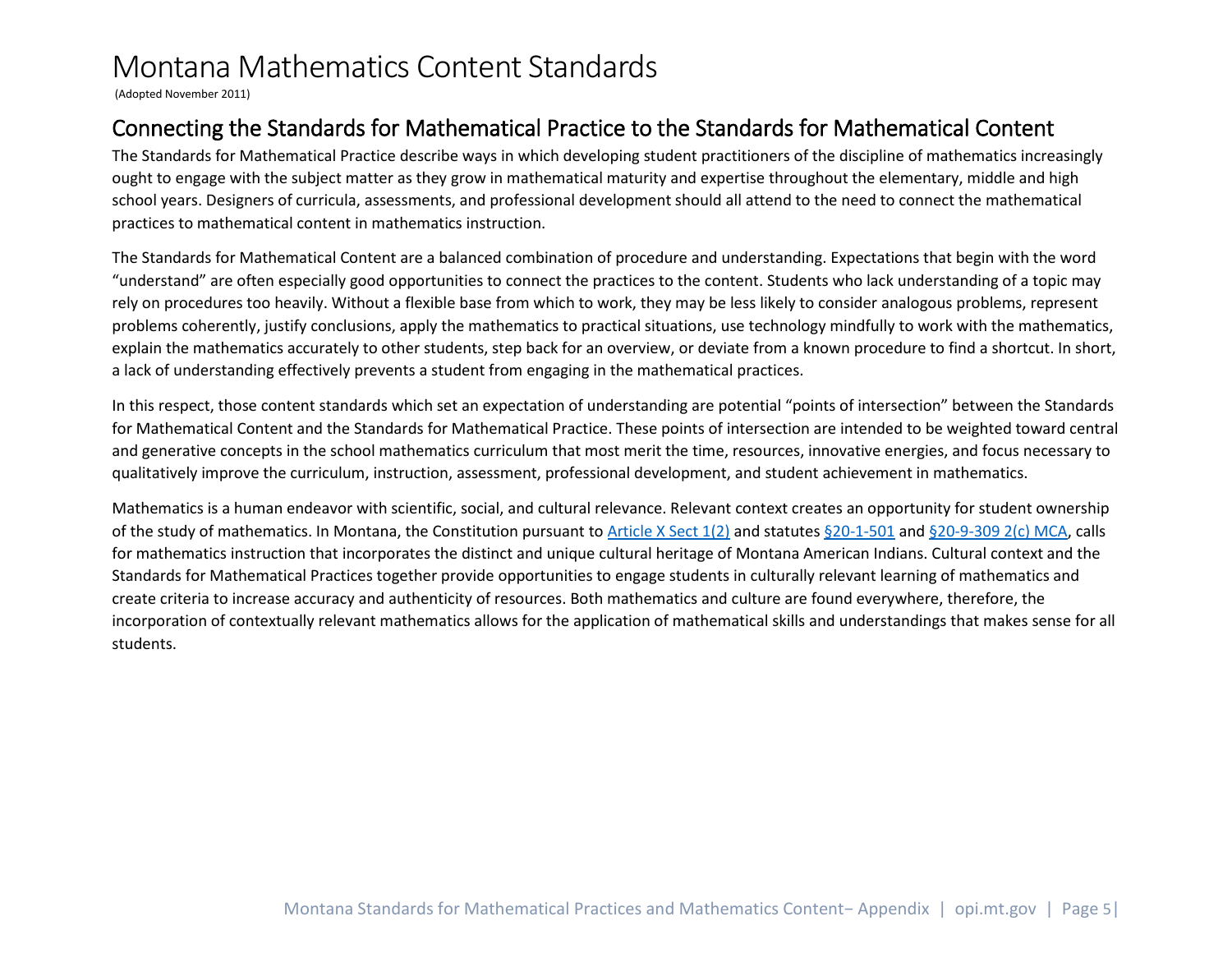(Adopted November 2011)

### <span id="page-5-0"></span>K-12 Mathematical Practice Standards (At-A-Glace)

Mathematically proficient students

- 1. MAKE SENSE OF PROBLEMS AND PERSEVERE IN SOLVING THEM
	- explain the meaning of a problem and restate it in their words
	- analyze given information to develop possible strategies for solving the problem
	- identify and execute appropriate strategies to solve the problem
	- evaluate progress toward the solution and make revisions if necessary
	- check their answers using a different method and continually ask "Does this make sense?"
- 2. REASON ABSTRACTLY AND QUANTITATIVELY
	- make sense of quantities and their relationships in problem situations
	- use varied representations and approaches when solving problems
	- know and flexibly use different properties of operations and objects
	- change perspectives, generate alternatives, and consider different options
- 3. CONSTRUCT VIABLE ARGUMENTS AND CRITIQUE THE REASONING OF OTHERS
	- understand and use prior learning in constructing arguments
	- habitually ask "why" and seek an answer to that question
	- question and problem-pose
	- develop questioning strategies to generate information
	- seek to understand alternative approaches suggested by others and as a result, adopt better approaches
	- justify their conclusions, communicate them to others, and respond to the arguments of others
	- compare the effectiveness of two plausible arguments, distinguish correct logic or reasoning from that which is flawed, and if there is a flaw in an argument, explain what it is
- 4. MODEL WITH MATHEMATICS.
	- apply the mathematics they know to solve problems arising in everyday life, society, and the workplace
	- make assumptions and approximations to simplify a complicated situation, realizing that these may need revision later
	- identify important quantities in a practical situation and map their relationships using such tools as diagrams, two-way tables, graphs, flowcharts, and formulas; and analyze mathematical relationships to draw conclusions
- 5. USE APPROPRIATE TOOLS STRATEGICALLY.
	- use tools when solving a mathematical problem and to deepen their understanding of concepts (e.g., pencil and paper, physical models, geometric construction and measurement devices, graph paper, calculators, computer-based algebra, or geometry systems)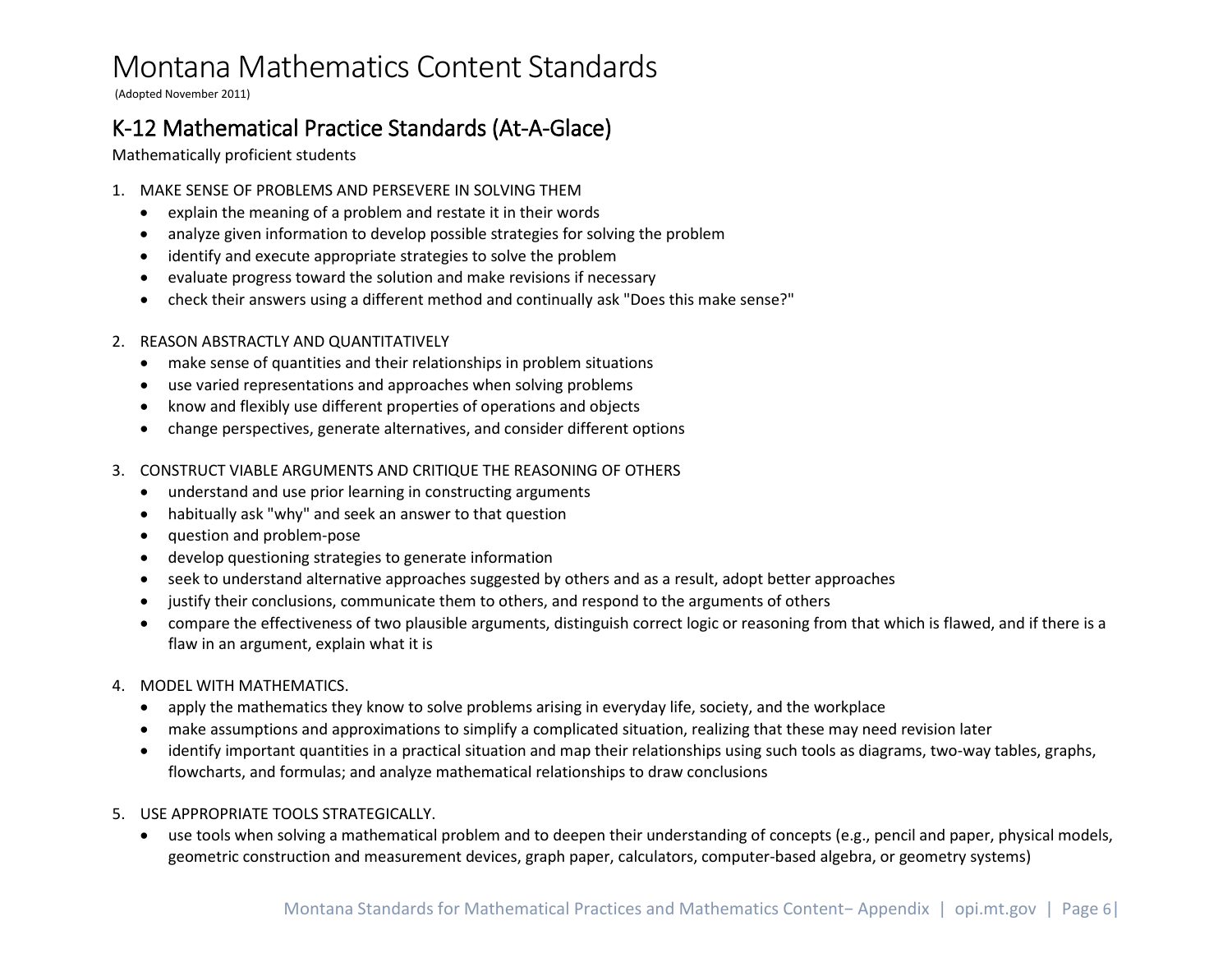(Adopted November 2011)

- make sound decisions about when each of these tools might be helpful, recognizing both the insight to be gained and their limitations and detect possible errors by strategically using estimation and other mathematical knowledge
- 6. ATTEND TO PRECISION.
	- communicate their understanding of mathematics to others
	- use clear definitions and state the meaning of the symbols they choose, including using the equal sign consistently and appropriately
	- specify units of measure and use label parts of graphs and charts
	- strive for accuracy
- 7. LOOK FOR AND MAKE USE OF STRUCTURE.
	- look for, develop, generalize, and describe a pattern orally, symbolically, graphically, and in written form
	- apply and discuss properties
- 8. LOOK FOR AND EXPRESS REGULARITY IN REPEATED REASONING.
	- look for mathematically sound shortcuts
	- use repeated applications to generalize properties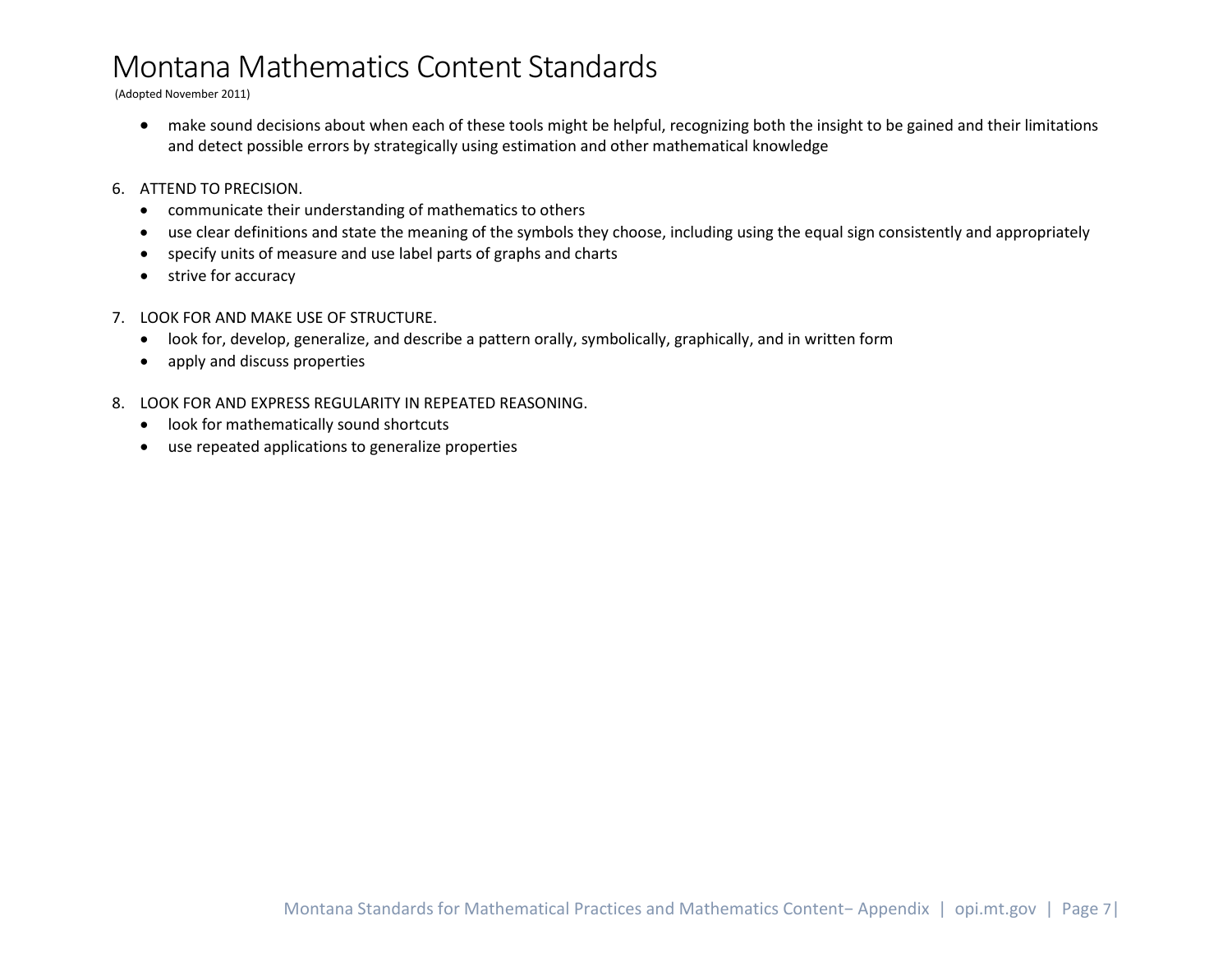(Adopted November 2011)

## <span id="page-7-0"></span>Structuring the Standards for Montana Mathematical Practices

Grouping the Practice Standards



Adapted from Bill McCallum. *2011. Structuring the Mathematical Practices*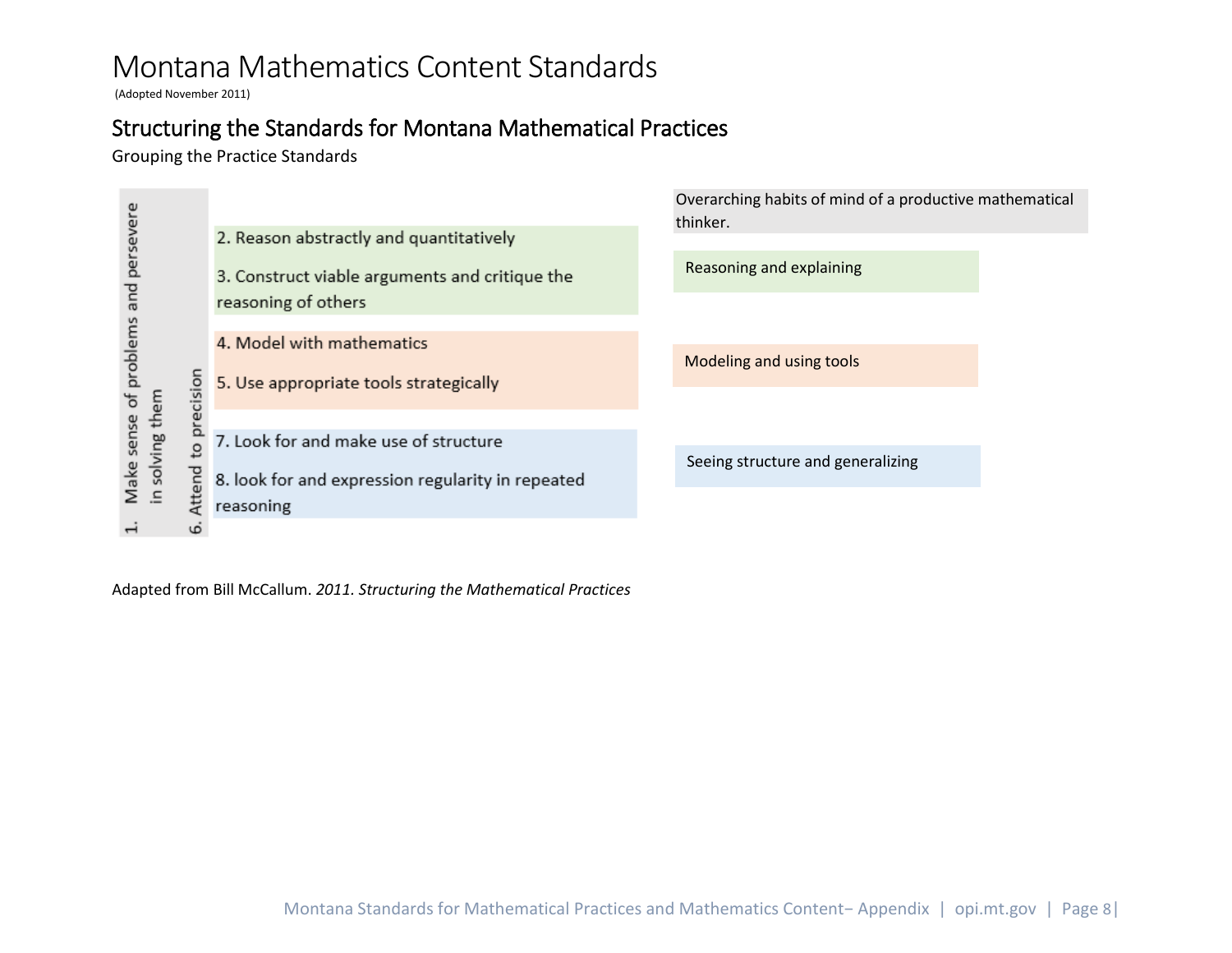(Adopted November 2011)

#### <span id="page-8-0"></span>Mathematics Learning Progressions by Domain

| <b>Mathematics Learning Progressions by Domain</b>                                                                                                                                                                                                                                                                                                                                                                                                     |              |                                             |                                  |                                   |         |                  |                |   |                                  |
|--------------------------------------------------------------------------------------------------------------------------------------------------------------------------------------------------------------------------------------------------------------------------------------------------------------------------------------------------------------------------------------------------------------------------------------------------------|--------------|---------------------------------------------|----------------------------------|-----------------------------------|---------|------------------|----------------|---|----------------------------------|
| K                                                                                                                                                                                                                                                                                                                                                                                                                                                      | $\mathbf{1}$ | $\overline{2}$                              | $\overline{3}$                   | $\overline{4}$                    | 5       | 6                | $\overline{7}$ | 8 | <b>HS</b>                        |
| Counting and<br>Cardinality                                                                                                                                                                                                                                                                                                                                                                                                                            |              |                                             |                                  |                                   |         |                  |                |   | <b>Number</b><br>and<br>Quantity |
| Number and Operations in Base Ten                                                                                                                                                                                                                                                                                                                                                                                                                      |              |                                             |                                  | Ratios and                        |         |                  |                |   |                                  |
|                                                                                                                                                                                                                                                                                                                                                                                                                                                        |              |                                             |                                  | Proportional<br>Relationships     |         |                  |                |   |                                  |
|                                                                                                                                                                                                                                                                                                                                                                                                                                                        |              | Number and Operations -<br><b>Fractions</b> |                                  | The Number System                 |         |                  |                |   |                                  |
| <b>Operations and Algebraic Thinking</b>                                                                                                                                                                                                                                                                                                                                                                                                               |              |                                             | <b>Expressions and Equations</b> |                                   | Algebra |                  |                |   |                                  |
|                                                                                                                                                                                                                                                                                                                                                                                                                                                        |              |                                             |                                  |                                   |         | <b>Functions</b> |                |   |                                  |
| Geometry                                                                                                                                                                                                                                                                                                                                                                                                                                               |              |                                             |                                  |                                   |         |                  |                |   |                                  |
| <b>Measurement and Data</b><br>$\overline{1}$ $\overline{1}$ $\overline{1}$ $\overline{1}$ $\overline{1}$ $\overline{1}$ $\overline{1}$ $\overline{1}$ $\overline{1}$ $\overline{1}$ $\overline{1}$ $\overline{1}$ $\overline{1}$ $\overline{1}$ $\overline{1}$ $\overline{1}$ $\overline{1}$ $\overline{1}$ $\overline{1}$ $\overline{1}$ $\overline{1}$ $\overline{1}$ $\overline{1}$ $\overline{1}$ $\overline{$<br>$\mathbf{r}$<br>$\cdot$ $\cdot$ |              |                                             |                                  | <b>Statistics and Probability</b> |         |                  |                |   |                                  |

*Domain progression Kindergarten through High School.*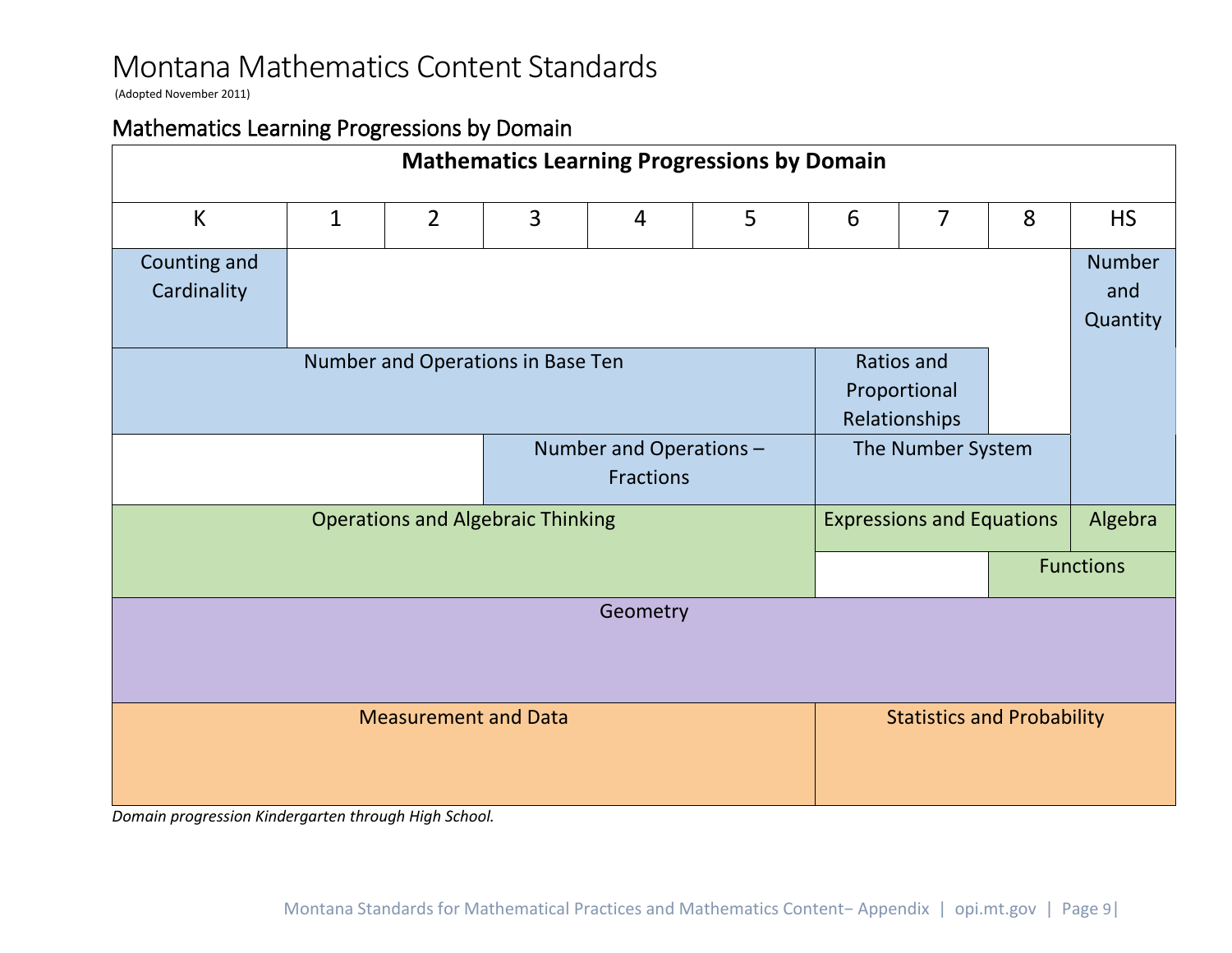(Adopted November 2011)

### <span id="page-9-0"></span>**Glossary**

**Addition and subtraction within 5, 10, 20, 100, or 1000**. Addition or subtraction of two whole numbers with whole number answers, and with sum or minuend in the range 0-5, 0-10, 0-20, or 0-100, respectively. Example:  $8 + 2 = 10$  is an addition within 10,  $14 - 5 = 9$  is a subtraction within 20, and  $55 - 18 = 37$  is a subtraction within 100.

**Additive inverses**. Two numbers whose sum is 0 are additive inverses of one another. Example: 3/4 and – 3/4 are additive inverses of one another because  $3/4 + (-3/4) = (-3/4) + 3/4 = 0$ .

**Associative property of addition**. See Table 3 in this Glossary.

**Associative property of multiplication.** See Table 3 in this Glossary.

**Bivariate data.** Pairs of linked numerical observations. Example: a list of heights and weights for each player on a football team.

**Box plot**. A method of visually displaying a distribution of data values by using the median, quartiles, and extremes of the data set. A box shows the middle 50% of the data. $1$ 

**Commutative property**. See Table 3 in this Glossary.

**Complex fraction**. A fraction *A*/*B* where *A* and/or *B* are fractions (*B* nonzero).

**Computation algorithm**. A set of predefined steps applicable to a class of problems that gives the correct result in every case when the steps are carried out correctly. *See also:* computation strategy.

**Computation strategy**. Purposeful manipulations that may be chosen for specific problems, may not have a fixed order, and may be aimed at converting one problem into another. *See also:* computation algorithm.

**Congruent**. Two plane or solid figures are congruent if one can be obtained from the other by rigid motion (a sequence of rotations, reflections, and translations).

**Counting on**. A strategy for finding the number of objects in a group without having to count every member of the group. For example, if a stack of books is known to have 8 books and 3 more books are added to the top, it is not necessary to count the stack all over again. One can find the total by *counting on*—pointing to the top book and saying "eight," following this with "nine, ten, eleven. There are eleven books now."

**Dot plot.** *See:* line plot*.* 

**Dilation**. A transformation that moves each point along the ray through the point emanating from a fixed center, and multiplies distances from the center by a common scale factor.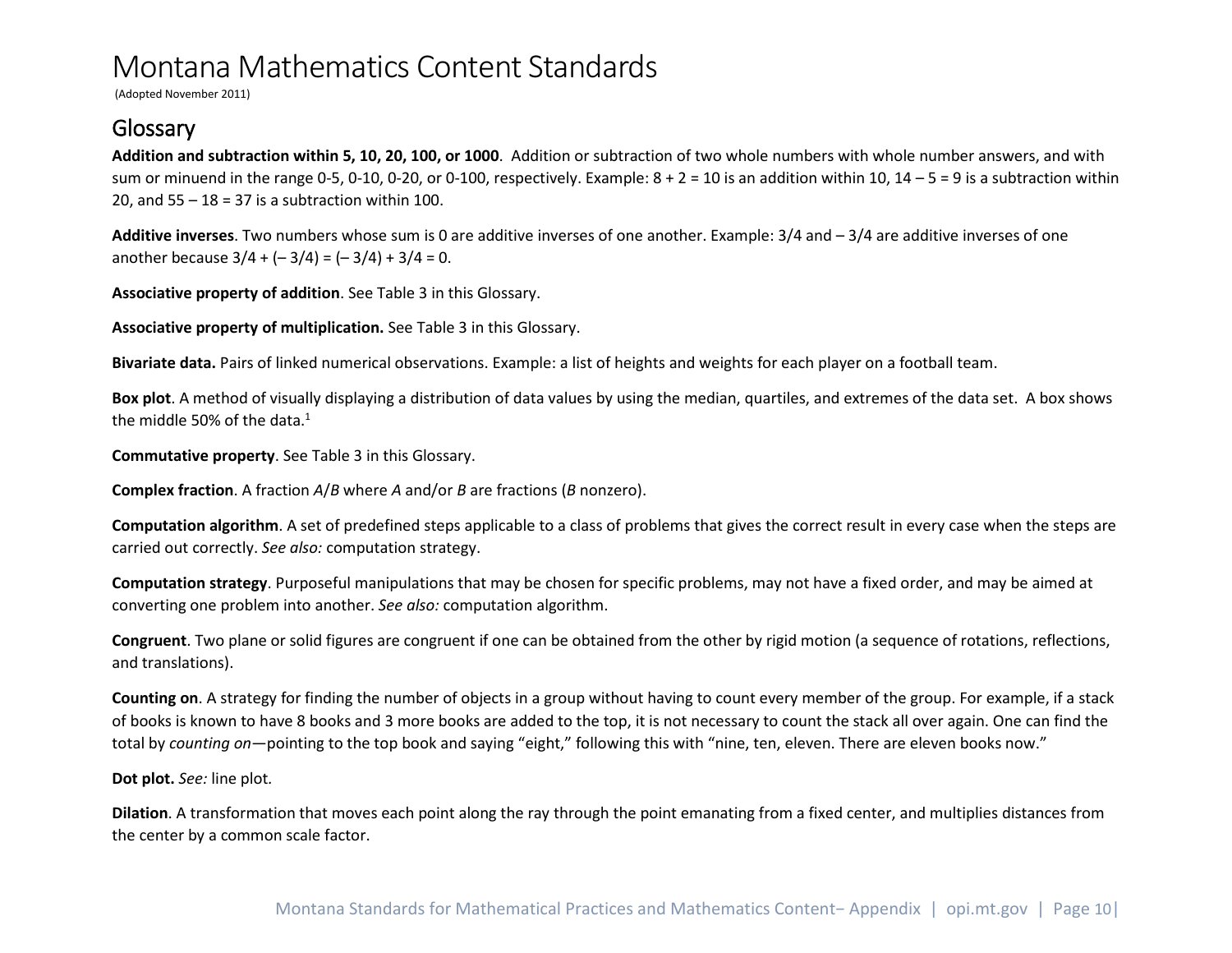(Adopted November 2011)

**Expanded form**. A multi-digit number is expressed in expanded form when it is written as a sum of single-digit multiples of powers of ten. For example,  $643 = 600 + 40 + 3$ .

**Expected value.** For a random variable, the weighted average of its possible values, with weights given by their respective probabilities.

**First quartile**. For a data set with median *M*, the first quartile is the median of the data values less than *M*. Example: For the data set {1, 3, 6, 7, 10, 12, 14, 15, 22, 120}, the first quartile is 6.2 *See also:* median, third quartile, interquartile range.

**Fraction**. A number expressible in the form *a*/*b* where *a* is a whole number and *b* is a positive whole number. (The word *fraction* in these standards always refers to a non-negative number.) *See also:* rational number.

**Identity property of 0**. See Table 3 in this Glossary.

**Independently combined probability models**. Two probability models are said to be combined independently if the probability of each ordered pair in the combined model equals the product of the original probabilities of the two individual outcomes in the ordered pair.

**Integer**. A number expressible in the form *a* or –*a* for some whole number *a*.

**Interquartile Range**. A measure of variation in a set of numerical data, the interquartile range is the distance between the first and third quartiles of the data set. Example: For the data set  $\{1, 3, 6, 7, 10, 12, 14, 15, 22, 120\}$ , the interquartile range is  $15 - 6 = 9$ . See also: first quartile, third quartile.

**Line plot**. A method of visually displaying a distribution of data values where each data value is shown as a dot or mark above a number line. Also known as a dot plot.<sup>3</sup>

**Mean**. A measure of center in a set of numerical data, computed by adding the values in a list and then dividing by the number of values in the list.4 Example: For the data set {1, 3, 6, 7, 10, 12, 14, 15, 22, 120}, the mean is 21.

**Mean absolute deviation**. A measure of variation in a set of numerical data, computed by adding the distances between each data value and the mean, then dividing by the number of data values. Example: For the data set {2, 3, 6, 7, 10, 12, 14, 15, 22, 120}, the mean absolute deviation is 20.

**Median**. A measure of center in a set of numerical data. The median of a list of values is the value appearing at the center of a sorted version of the list—or the mean of the two central values, if the list contains an even number of values. Example: For the data set {2, 3, 6, 7, 10, 12, 14, 15, 22, 90}, the median is 11.

**Midline.** In the graph of a trigonometric function, the horizontal line halfway between its maximum and minimum values.

**Multiplication and division within 100**. Multiplication or division of two whole numbers with whole number answers, and with product or dividend in the range 0-100. Example:  $72 \div 8 = 9$ .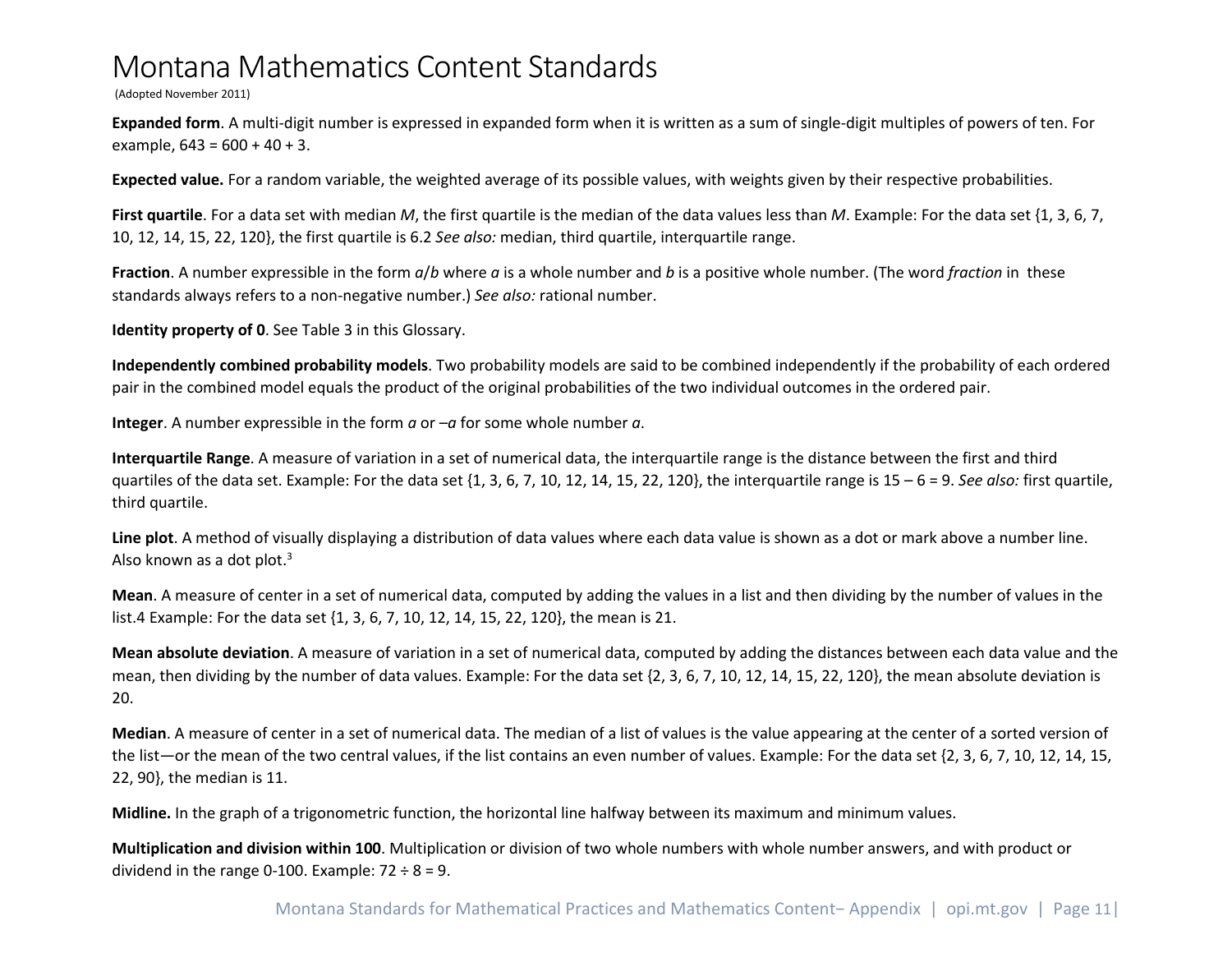(Adopted November 2011)

**Multiplicative inverses**. Two numbers whose product is 1 are multiplicative inverses of one another. Example: 3/4 and 4/3 are multiplicative inverses of one another because  $3/4 \times 4/3 = 4/3 \times 3/4 = 1$ .

**Number line diagram.** A diagram of the number line used to represent numbers and support reasoning about them. In a number line diagram for measurement quantities, the interval from 0 to 1 on the diagram represents the unit of measure for the quantity.

**Percent rate of change.** A rate of change expressed as a percent. Example: if a population grows from 50 to 55 in a year, it grows by 5/50 = 10% per year.

**Probability distribution.** The set of possible values of a random variable with a probability assigned to each.

**Properties of operations**. See Table 3 in this Glossary.

**Properties of equality**. See Table 4 in this Glossary.

**Properties of inequality**. See Table 5 in this Glossary.

**Properties of operations**. See Table 3 in this Glossary.

**Probability**. A number between 0 and 1 used to quantify likelihood for processes that have uncertain outcomes (such as tossing a coin, selecting a person at random from a group of people, tossing a ball at a target, or testing for a medical condition).

**Probability model.** A probability model is used to assign probabilities to outcomes of a chance process by examining the nature of the process. The set of all outcomes is called the sample space, and their probabilities sum to 1. *See also:* uniform probability model.

**Random variable.** An assignment of a numerical value to each outcome in a sample space.

**Rational expression.** A quotient of two polynomials with a non-zero denominator.

**Rational number**. A number expressible in the form *a*/*b* or – *a*/*b* for some fraction *a*/*b*. The rational numbers include the integers.

**Rectilinear figure.** A polygon all angles of which are right angles.

**Rigid motion**. A transformation of points in space consisting of a sequence of a sequence of one or more translations, reflections, and/or rotations. Rigid motions are here assumed to preserve distance and angle measurement.

**Repeating decimal**. The decimal form of a rational number. *See also:* terminating decimal.

**Sample space**. In a probability model for a random process, a list of the individual outcomes that are to be considered.

**Scatter plot**. A graph in the coordinate plane representing a set of Bivariate data. For example, the heights and weights of a group of people could be displayed on a scatter plot.<sup>5</sup>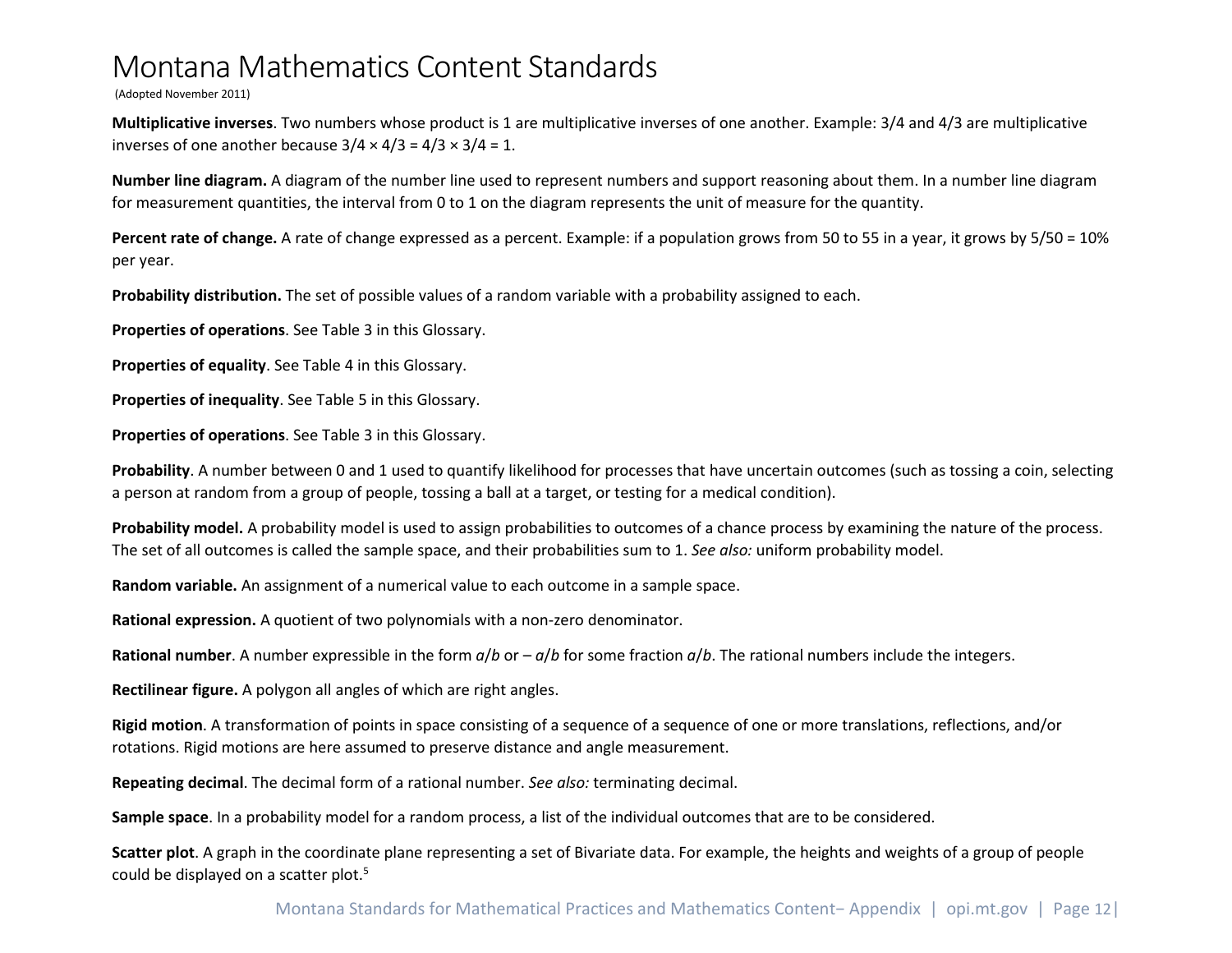(Adopted November 2011)

**Similarity transformation**. A rigid motion followed by a dilation.

**Tape diagram**. A drawing that looks like a segment of tape, used to illustrate number relationships. Also known as a strip diagram, bar model, fraction strip, or length model.

**Terminating decimal.** A decimal is called terminating if its repeating digit is 0.

**Third quartile**. For a data set with median *M*, the third quartile is the median of the data values greater than *M*. Example: For the data set {2, 3, 6, 7, 10, 12, 14, 15, 22, 120}, the third quartile is 15. *See also:* median, first quartile, interquartile range.

**Transitivity principle for indirect measurement.** If the length of object A is greater than the length of object B, and the length of object B is greater than the length of object C, then the length of object A is greater than the length of object C. This principle applies to measurement of other quantities as well.

**Uniform probability model**. A probability model which assigns equal probability to all outcomes. *See also:* probability model*.* 

**Vector.** A quantity with magnitude and direction in the plane or in space, defined by an ordered pair or triple of real numbers.

**Visual fraction model.** A tape diagram, number line diagram, or area model.

**Whole numbers**. The numbers 0, 1, 2, 3, ….

**\_\_\_\_\_\_\_\_\_\_\_\_\_\_\_\_\_**

5 Adapted from Wisconsin Department of Public Instruction, *op. cit*.

<sup>1</sup> Adapted from Wisconsin Department of Public Instruction.

<sup>&</sup>lt;sup>2</sup>Many different methods for computing quartiles are in use. The method defined here is sometimes called the Moore and McCabe method. See Langford, E., "Quartiles in Elementary Statistics," *Journal of Statistics Education* Volume 14, Number 3 (2006).

<sup>&</sup>lt;sup>3</sup>Adapted from Wisconsin Department of Public Instruction, *op. cit.*<br><sup>4</sup>To be more precise, this defines the *grithmetic mean*, one or more

To be more precise, this defines the *arithmetic mean*. one or more translations, reflections, and/or rotations. Rigid motions are here assumed to preserve distances and angle measures.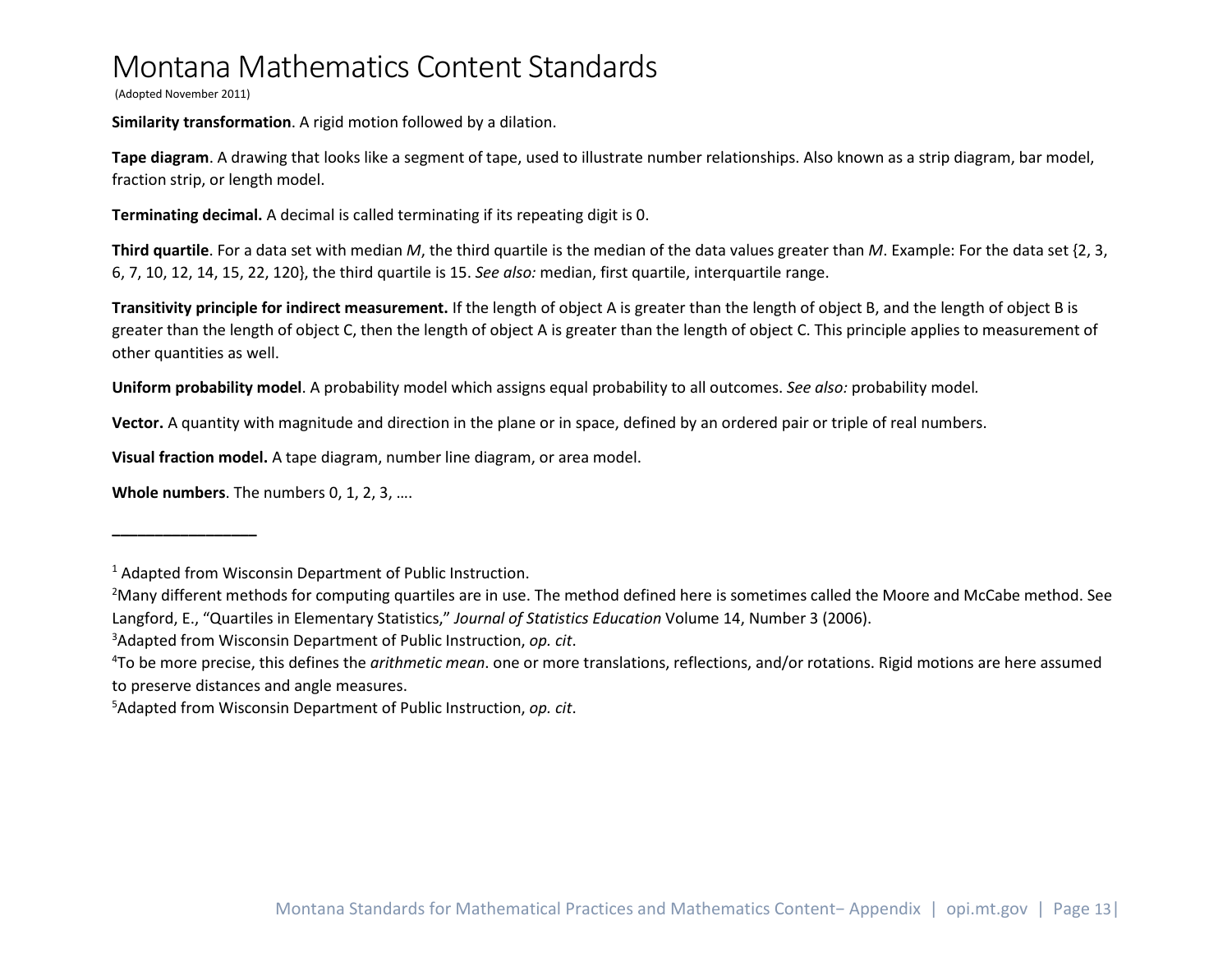(Adopted November 2011)

#### <span id="page-13-0"></span>Table 1. Common addition and subtraction situations\*

|                                             | <b>Result Unknown</b>                                                                                                           | <b>Change Unknown</b>                                                                                                                                                       | <b>Start Unknown</b>                                                                                                                                                              |
|---------------------------------------------|---------------------------------------------------------------------------------------------------------------------------------|-----------------------------------------------------------------------------------------------------------------------------------------------------------------------------|-----------------------------------------------------------------------------------------------------------------------------------------------------------------------------------|
| <b>Add to</b>                               | Two bunnies sat on the grass. Three more bunnies<br>hopped there. How many bunnies are on the<br>grass now?<br>$2 + 3 = ?$      | Two bunnies were sitting on the grass. Some<br>more bunnies hopped there. Then there were five<br>bunnies. How many bunnies hopped over to the<br>first two?<br>$2 + ? = 5$ | Some bunnies were sitting on the grass. Three<br>more bunnies hopped there. Then there were five<br>bunnies. How many bunnies were on the grass<br>before?<br>$? + 3 = 5$         |
| <b>Take from</b>                            | Five apples were on the table. I ate two apples.<br>How many apples are on the table now?<br>$5 - 2 = ?$                        | Five apples were on the table. I ate some apples.<br>Then there were three apples. How many apples<br>did I eat?<br>$5 - ? = 3$                                             | Some apples were on the table. I ate two apples.<br>Then there were three apples. How many apples<br>were on the table before?<br>$? - 2 = 3$                                     |
|                                             | <b>Total Unknown</b>                                                                                                            | <b>Addend Unknown</b>                                                                                                                                                       | <b>Both Addends Unknown<sup>2</sup></b>                                                                                                                                           |
| Put<br>Together/<br>Take Apart <sup>1</sup> | Three red apples and two green apples are on the<br>table. How many apples are on the table?<br>$3 + 2 = ?$                     | Five apples are on the table. Three are red and<br>the rest are green. How many apples are green?<br>$3 + ? = 5, 5 - 3 = ?$                                                 | Grandma has five flowers. How many can she put<br>in her red vase and how many in her blue vase?<br>$5 = 0 + 5, 5 = 5 + 0$<br>$5 = 1 + 4, 5 = 4 + 1$<br>$5 = 2 + 3$ , $5 = 3 + 2$ |
|                                             | <b>Difference Unknown</b>                                                                                                       | <b>Bigger Unknown</b>                                                                                                                                                       | <b>Smaller Unknown</b>                                                                                                                                                            |
| Compare <sup>2</sup>                        | ("How many more?" version):Lucy has two<br>apples. Julie has five apples. How many more<br>apples does Julie have than Lucy?    | (Version with "more"): Julie has three more apples<br>than Lucy. Lucy has two apples. How many apples<br>does Julie have?                                                   | (Version with "more"): Julie has three more apples<br>than Lucy. Julie has five apples. How many apples<br>does Lucy have?                                                        |
|                                             | ("How many fewer?" version): Lucy has two<br>apples. Julie has five apples. How many fewer<br>apples does Lucy have than Julie? | (Version with "fewer"): Lucy has 3 fewer apples<br>than Julie. Lucy has two apples. How many apples<br>does Julie have?                                                     | (Version with "fewer"): Lucy has 3 fewer apples<br>than Julie. Julie has five apples. How many apples<br>does Lucy have?                                                          |
|                                             | $2 + ? = 5, 5 - 2 = ?$                                                                                                          | $2 + 3 = ?$ , $3 + 2 = ?$                                                                                                                                                   | $5 - 3 = ?$ , $? + 3 = 5$                                                                                                                                                         |

<sup>1</sup>These take apart situations can be used to show all the decompositions of a given number. The associated equations, which have the total on the left of the equal sign, help children understand that the = sign does not always mean makes or results in but always does mean is the same number as.<sup>2</sup>Either addend can be unknown, so there are three variations of these problem situations. Both Addends Unknown is a productive extension of this basic situation, especially for small numbers less than or equal to 10.<sup>3</sup>For the Bigger Unknown or Smaller Unknown situations, one version directs the correct operation (the version using more for the bigger unknown and using less for the smaller unknown). The other versions are more difficult.

\*Adapted from Box 2-4 of Mathematics Learning in Early Childhood, National Research Council (2009, pp. 32, 33).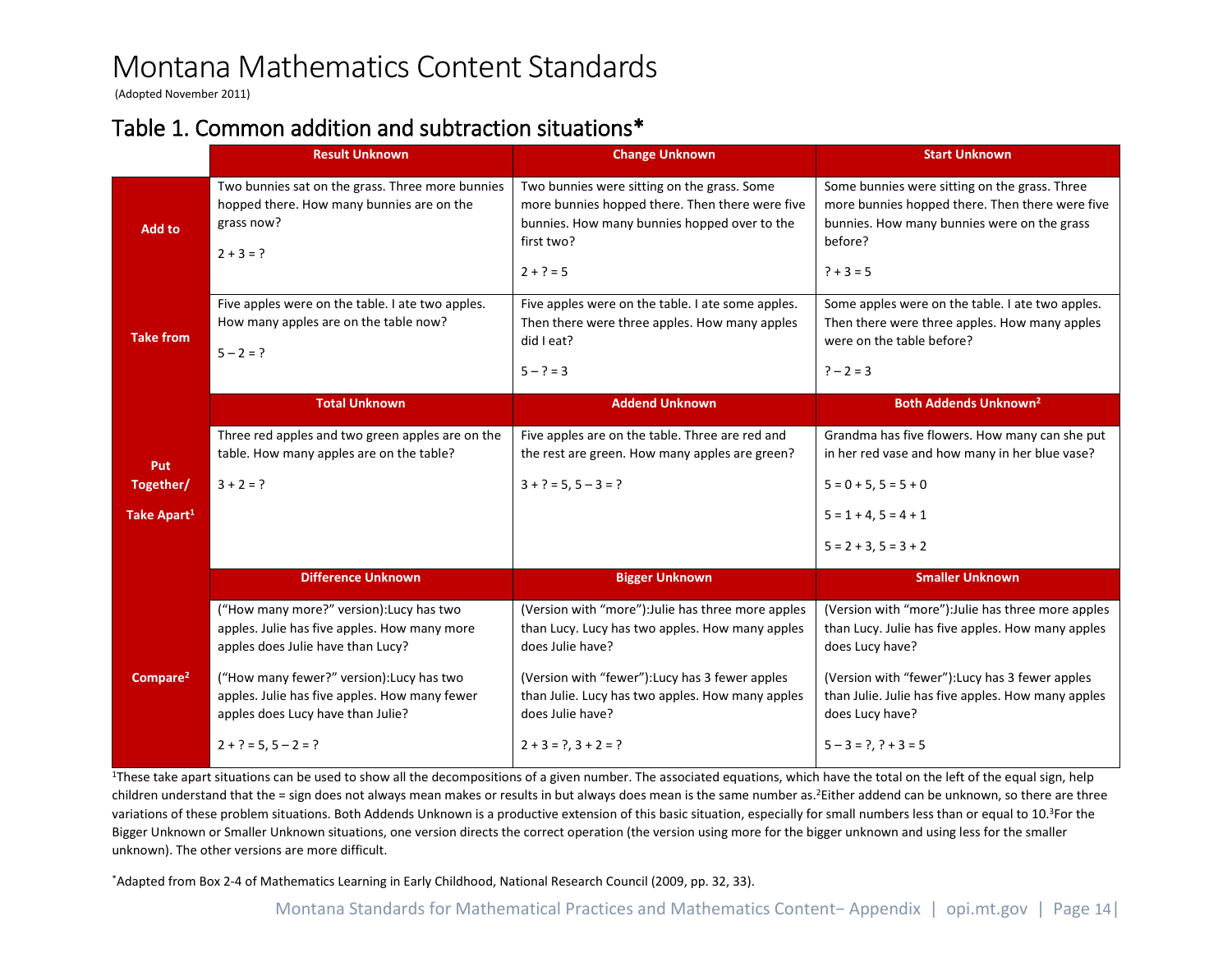(Adopted November 2011)

**\_\_\_\_\_\_\_\_\_\_\_\_\_\_\_\_\_**

#### <span id="page-14-0"></span>Table 2. Common multiplication and division situations\*

|                                           | <b>Unknown Product</b>                                                                                                                                                                                                                              | <b>Group Size Unknown</b>                                                                                                                                                                                                                                                      | <b>Number of Groups Unknown</b>                                                                                                                                                                                                                                                                   |  |  |
|-------------------------------------------|-----------------------------------------------------------------------------------------------------------------------------------------------------------------------------------------------------------------------------------------------------|--------------------------------------------------------------------------------------------------------------------------------------------------------------------------------------------------------------------------------------------------------------------------------|---------------------------------------------------------------------------------------------------------------------------------------------------------------------------------------------------------------------------------------------------------------------------------------------------|--|--|
|                                           |                                                                                                                                                                                                                                                     | ("How many in each group?" Division)                                                                                                                                                                                                                                           | ("How many groups?" Division)                                                                                                                                                                                                                                                                     |  |  |
|                                           | $3 \times 6 = ?$                                                                                                                                                                                                                                    | $3 \times ? = 18$ , and $18 \div 3 = ?$                                                                                                                                                                                                                                        | $? \times 6 = 18$ , and $18 \div 6 = ?$                                                                                                                                                                                                                                                           |  |  |
| Equal<br><b>Groups</b>                    | There are 3 bags with 6 plums in each bag.<br>How many plums are there in all?<br>Measurement example. You need 3 lengths<br>of string, each 6 inches long. How much<br>string will you need altogether?                                            | If 18 plums are shared equally into 3 bags,<br>then how many plums will be in each bag?<br>Measurement example. You have 18 inches<br>of string, which you will cut into 3 equal<br>pieces. How long will each piece of string<br>be?                                          | If 18 plums are to be packed 6 to a bag,<br>then how many bags are needed?<br>Measurement example. You have 18 inches<br>of string, which you will cut into pieces that<br>are 6 inches long. How many pieces of<br>string will you have?                                                         |  |  |
| Arrays, <sup>4</sup><br>Area <sup>5</sup> | There are 3 rows of apples with 6 apples in<br>each row. How many apples are there?<br>Area example. What is the area of a 3 cm by<br>6 cm rectangle?                                                                                               | If 18 apples are arranged into 3 equal rows,<br>how many apples will be in each row?<br>Area example. A rectangle has area 18<br>square centimeters. If one side is 3 cm long,<br>how long is a side next to it?                                                               | If 18 apples are arranged into equal rows of<br>6 apples, how many rows will there be?<br>Area example. A rectangle has area 18<br>square centimeters. If one side is 6 cm long,<br>how long is a side next to it?                                                                                |  |  |
| <b>Compare</b>                            | A blue hat costs \$6. A red hat costs 3 times<br>as much as the blue hat. How much does<br>the red hat cost?<br>Measurement example. A rubber band is 6<br>cm long. How long will the rubber band be<br>when it is stretched to be 3 times as long? | A red hat costs \$18 and that is 3 times as<br>much as a blue hat costs. How much does a<br>blue hat cost?<br>Measurement example. A rubber band is<br>stretched to be 18 cm long and that is 3<br>times as long as it was at first. How long<br>was the rubber band at first? | A red hat costs \$18 and a blue hat costs \$6.<br>How many times as much does the red hat<br>cost as the blue hat?<br>Measurement example. A rubber band was<br>6 cm long at first. Now it is stretched to be<br>18 cm long. How many times as long is the<br>rubber band now as it was at first? |  |  |
| <b>General</b>                            | $a \times b = ?$                                                                                                                                                                                                                                    | $a \times ? = p$ , and $p \div a = ?$                                                                                                                                                                                                                                          | $? \times b = p$ , and $p \div b = ?$                                                                                                                                                                                                                                                             |  |  |

4The language in the array examples shows the easiest form of array problems. A harder form is to use the terms rows and columns: The apples in the grocery window are in 3 rows and 6 columns. How many apples are in there? Both forms are valuable.<sup>5</sup>Area involves arrays of squares that have been pushed together so that there are no gaps or overlaps, so array problems include these especially important measurement situations.

<sup>\*</sup>The first examples in each cell are examples of discrete things. These are easier for students and should be given before the measurement examples.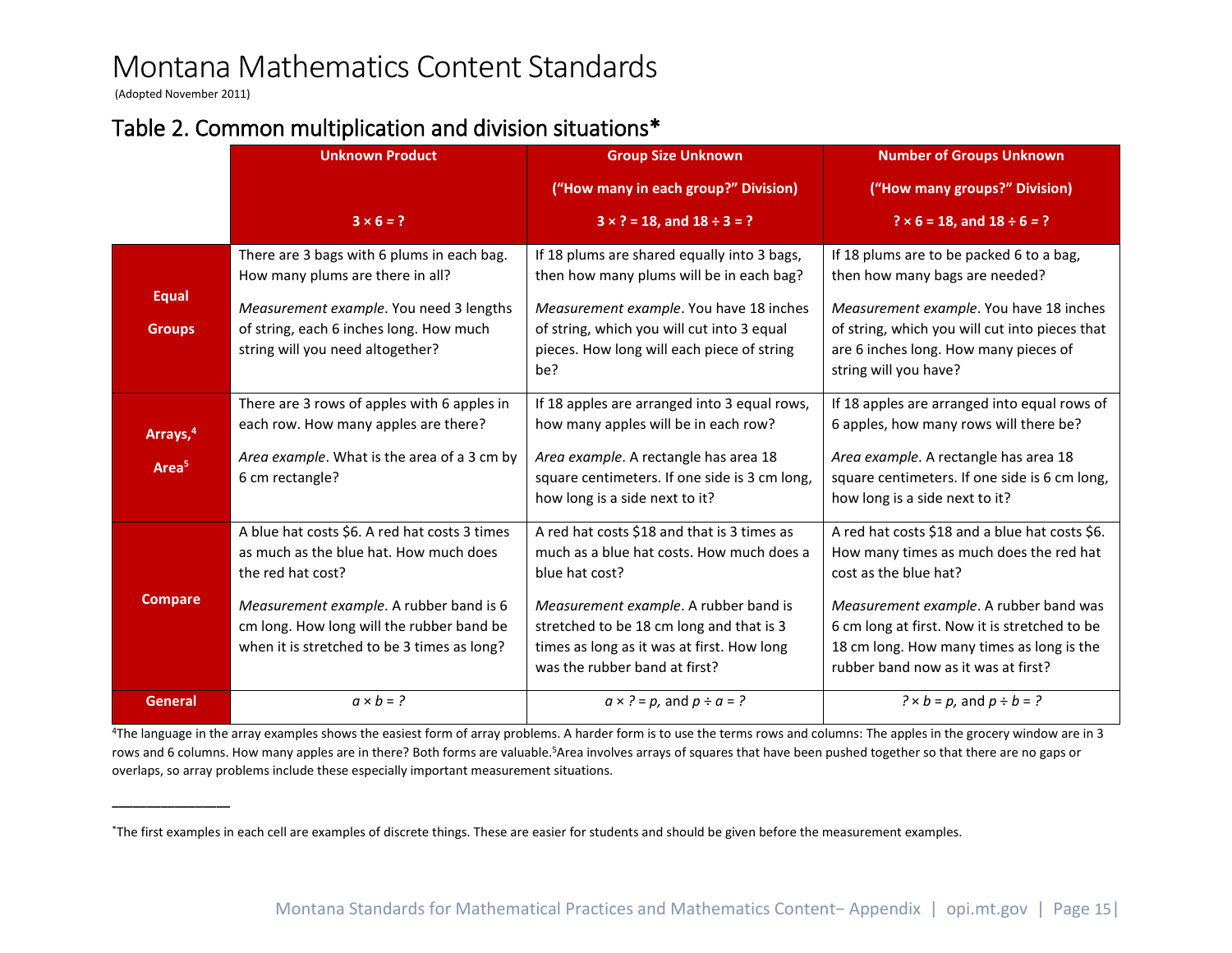(Adopted November 2011)

#### <span id="page-15-0"></span>Table 3. The properties of operations.

**Here** *a***,** *b* **and** *c* **stand for arbitrary numbers in a given number system. The properties of operations apply to the rational number system, the real number system, and the complex number system.**

| Associative property of addition                      | $(a + b) + c = a + (b + c)$                                                                                                   |
|-------------------------------------------------------|-------------------------------------------------------------------------------------------------------------------------------|
| Commutative property of addition                      | $a+b=b+a$                                                                                                                     |
| Additive identity property of 0                       | $a + 0 = 0 + a = a$                                                                                                           |
| <b>Existence of additive inverses</b>                 | For every a there exists $-a$ so that $a + (-a) = (-a) + a = 0$                                                               |
| Associative property of multiplication                | $(a \times b) \times c = a \times (b \times c)$                                                                               |
| Commutative property of multiplication                | $a \times b = b \times a$                                                                                                     |
| Multiplicative identity property of 1                 | $a \times 1 = 1 \times a = a$                                                                                                 |
|                                                       | <i>Existence of multiplicative inverses</i> For every $a \neq 0$ there exists $1/a$ so that $a \times 1/a = 1/a \times a = 1$ |
| Distributive property of multiplication over addition | $a \times (b + c) = a \times b + a \times c$                                                                                  |

#### <span id="page-15-1"></span>Table 4. The properties of equality.

**Here** *a***,** *b* **and** *c* **stand for arbitrary numbers in the rational, real, or complex number systems.**

| Reflexive property of equality      | $a = a$                                               |
|-------------------------------------|-------------------------------------------------------|
| Symmetric property of equality      | If $a = b$ , then $b = a$                             |
| Transitive property of equality     | If $a = b$ and $b = c$ , then $a = c$                 |
| Addition property of equality       | If $a = b$ , then $a + c = b + c$                     |
| Subtraction property of equality    | If $a = b$ , then $a - c = b - c$                     |
| Multiplication property of equality | If $a = b$ , then $a \times c = b \times c$           |
| Division property of equality       | If $a = b$ and $c \ne 0$ , then $a \div c = b \div c$ |
| Substitution property of equality   | If $a = b$ , then b may be substituted for a          |
|                                     | in any expression containing $a$ .                    |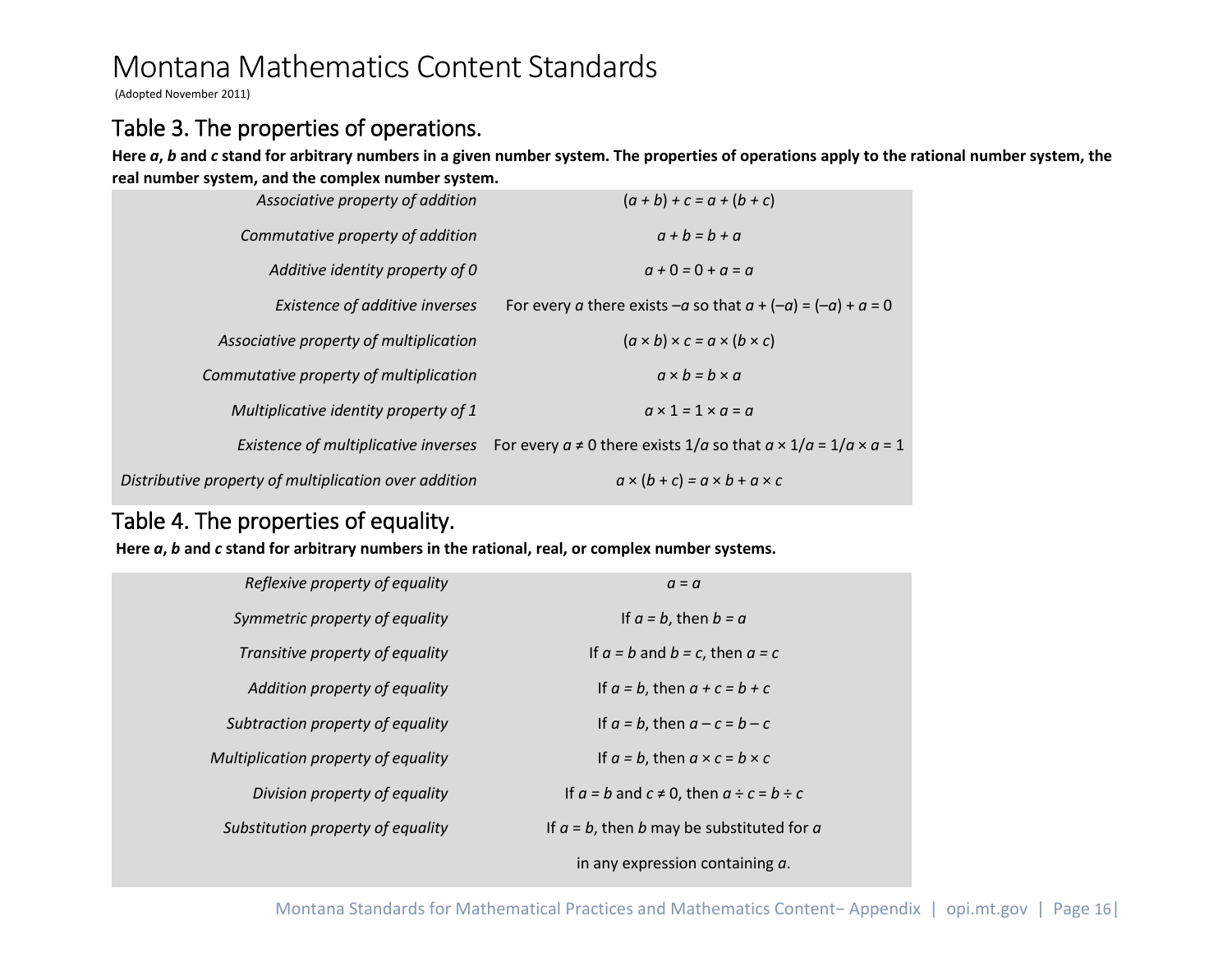(Adopted November 2011)

## <span id="page-16-0"></span>Table 5. The properties of inequality.

**Here** *a***,** *b* **and** *c* **stand for arbitrary numbers in the rational or real number systems.**

| Exactly one of the following is true: $a < b$ , $a = b$ , $a > b$ . |  |
|---------------------------------------------------------------------|--|
| If $a > b$ and $b > c$ then $a > c$ .                               |  |
| If $a > b$ , then $b < a$ .                                         |  |
| If $a > b$ , then $-a < -b$ .                                       |  |
| If $a > b$ , then $a \pm c > b \pm c$ .                             |  |
| If $a > b$ and $c > 0$ , then $a \times c > b \times c$ .           |  |
| If $a > b$ and $c < 0$ , then $a \times c < b \times c$ .           |  |
| If $a > b$ and $c > 0$ , then $a \div c > b \div c$ .               |  |
| If $a > b$ and $c < 0$ , then $a \div c < b \div c$ .               |  |